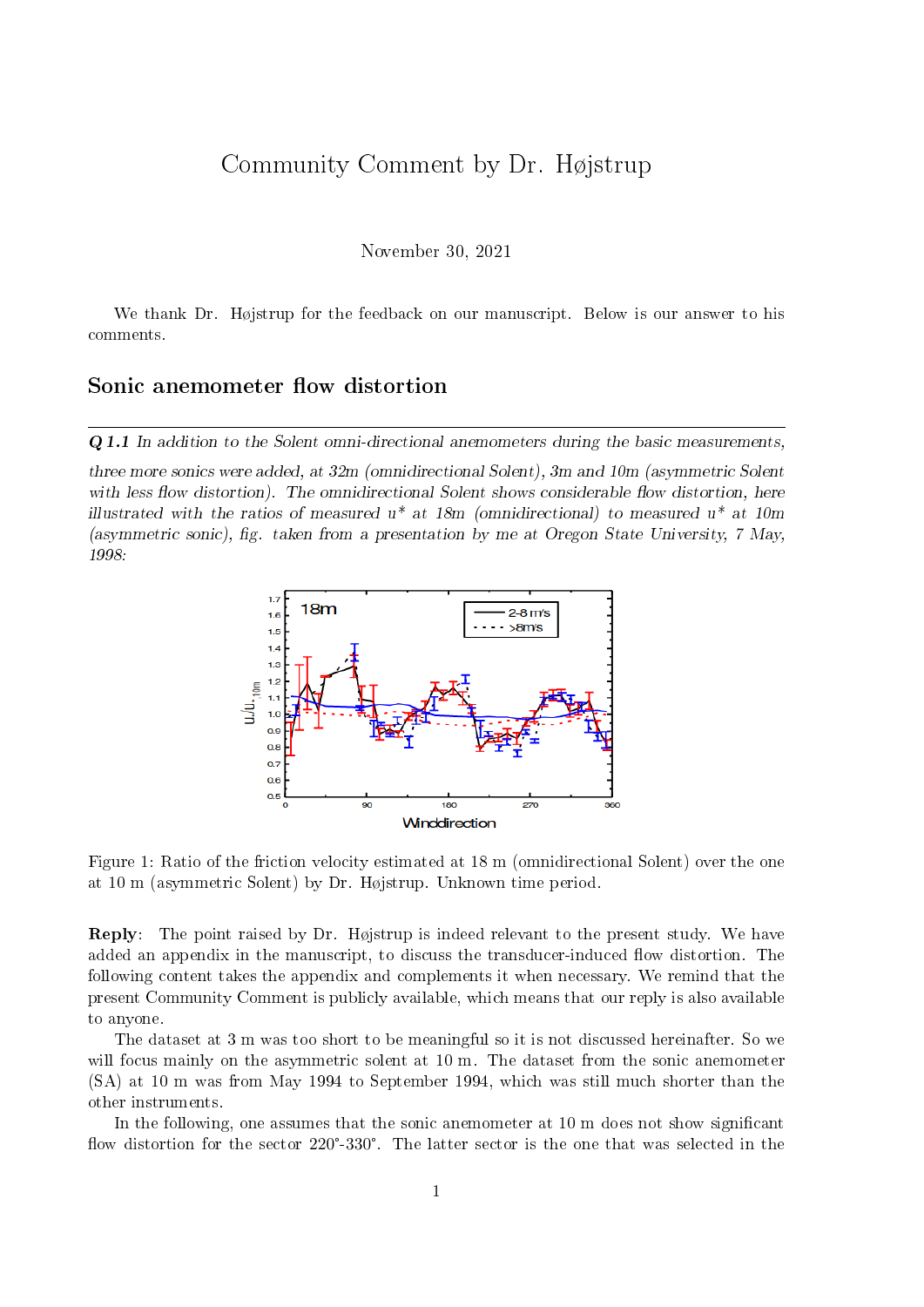original draft. It is possible to partly correct the friction velocity estimate at 6 m, 18 m and 45 m for the flow distortion by the transducer by using a multivariate regression analysis. The objective of the correction is to assess whether the corrected friction velocity changes substantially the results regarding the power spectral densities of the velocity fluctuations.

In the present case, the flow distortion is assumed to be a function of the angle of attack  $\alpha(z)$  and wind direction  $\theta(z)$  only. For the relatively narrow sector selected, it was found that cubic functions of  $\alpha(z)$  and  $\theta(z)$  were sufficient to describe this variability. This leads to the following relationship between the friction velocity at 10 m and the height  $z$ :

<span id="page-1-1"></span>
$$
u_*(z) = (u_*)_{10} \cdot \mathbf{A} \mathbf{X}^\top
$$
 (1)

where

<span id="page-1-0"></span>
$$
\mathbf{A} = \begin{bmatrix} a_1 & a_2 & a_3 & a_4 & a_5 & a_6 \end{bmatrix} \tag{2}
$$

$$
\mathbf{X} = \begin{bmatrix} \theta(z) & \theta(z)^2 & \theta(z)^3 & \alpha(z) & \alpha(z)^2 & \alpha(z)^3 \end{bmatrix}
$$
 (3)

The coefficients to be determined with the regression analysis are  $a_i, i = \{1, 2, 3, 4, 5, 6\}$  as shown by eq.  $(2)$ . In eq.  $(1)$ , the error is modelled as a non-linear function of the angle of attack and wind direction. In this regard, we do not assume that the friction velocity is constant with the height nor that the flow distortion is similar for the three omnidirectional anemometers.

In fig. [2,](#page-1-2) we have reproduced some of the results from fig. 1 but for the sector addressed in the present study, i.e. between <sup>220</sup>° and <sup>330</sup>°. The left (right) panel shows the uncorrected (corrected) ratio of the friction velocity estimates. Including larger sectors has limited usefulness for this comparison. In particular, there exist sectors where the transducer shadowing is much larger for the asymmetric solent at 10 m than the omnidirectional solent at 6 m, which is not clearly highlighted in fig. [1.](#page-0-0) Therefore, fig. [1](#page-0-0) should be interpreted with caution.

In the left panel of fig. [2,](#page-1-2) the maximal variations of the friction velocity between the sonic clearly highlighted in fig. 1. Therefore, fig. 1 should be interpreted with caution.<br>In the left panel of fig. 2, the maximal variations of the friction velocity between the sonic<br>anemometer at 10 m and 18 m are  $\pm 20\%$ averaged, the relative difference at 6 m, 18 m and 45 m with respect to the data at 10 m are  $4\%$ . 12% and 11%, respectively. After the multivariate regression, the mean error was close to zero, although it is clearly not zero for a given wind sector (fig. [2\)](#page-1-2). On average, the friction velocity



<span id="page-1-2"></span>Figure 2: Ratio of the friction velocity at 18 m (omnidirectional solent anemometer) over the one estimated at 10 m (asymmetric solent anemometer) before (left panel) and after (right panel) correction using a multivariate regression analysis. Velocity data recorded between May 1994 and September 1994 for the sector <sup>220</sup>°-330° were used (480 samples of 30 min duration) and  $|z/L| < 2$  at 10 m asl.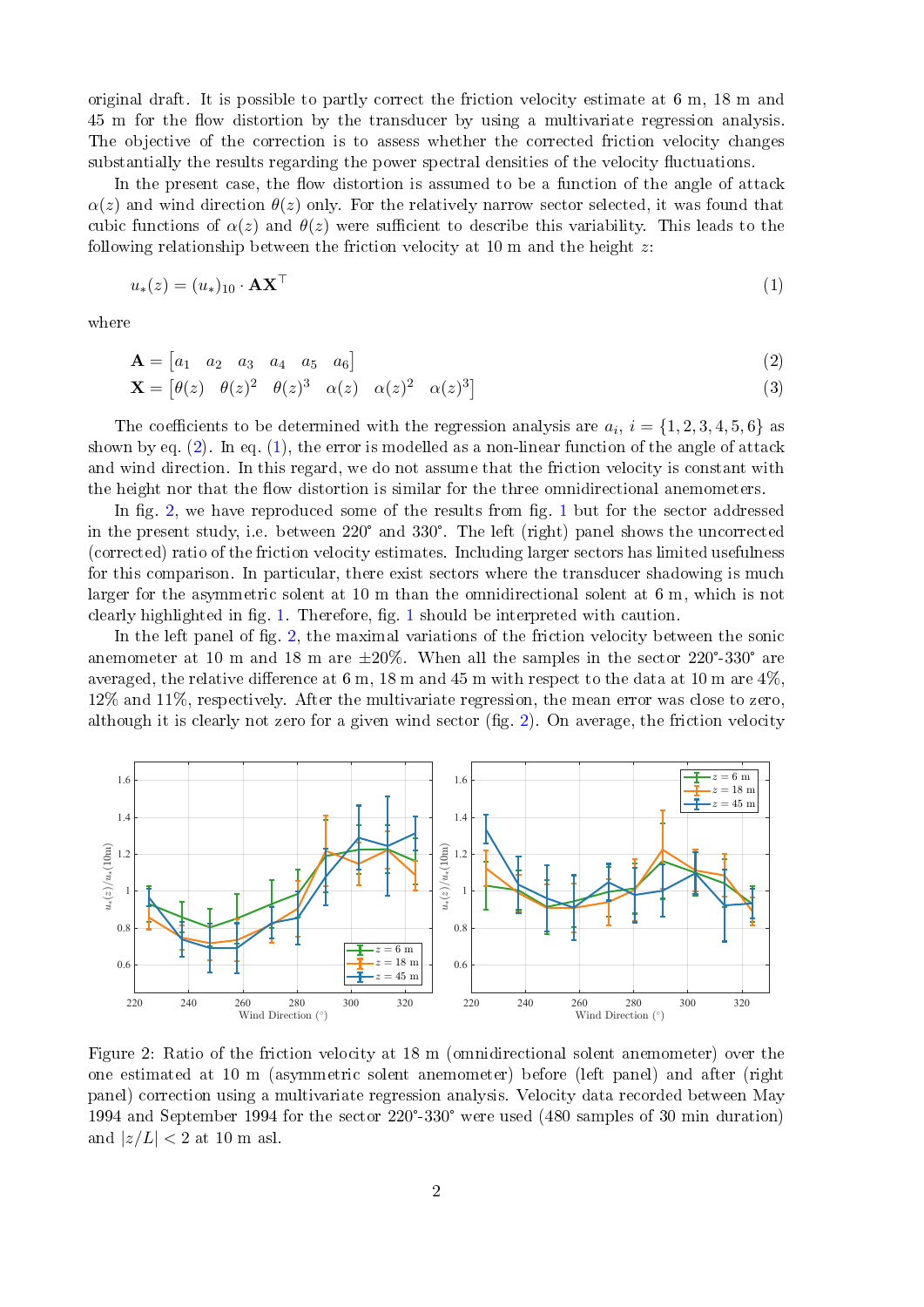

<span id="page-2-0"></span>Figure 3: Power spectral densities of the along-wind component using the uncorrected friction velocity (top panels) and corrected one (bottom panels). The parameter  $z/L$  was estimated at 10 m and the data set relied on measurements from May 1994 to September 1994.

estimates at 6 m and 10 m are, therefore, almost identical, given that the random error on the friction velocity is above 10% for a sample duration of 30 min [\(Kaimal and Finnigan,](#page-5-0) [1994\)](#page-5-0).

Using data between May 1994 and September 1995, the power spectral densities of the  $u$ component with and without corrected friction velocity is displayed in fig. [3.](#page-2-0) In this figure, the non-dimensional stability parameter is estimated using the anemometer at 10 m. For convective conditions with  $\zeta$  < -0.3, the uncorrected data shows a more realistic behaviour than the corrected data at low frequencies, where the spectral curves are not expected to collapse onto each other. For near-neutral conditions, the corrected data deviates from the semi-empirical slope in the inertial subrange, marked in red in fig. [3.](#page-2-0) For stable conditions, the corrected data shows an improvement of the spectral shapes, but the number of samples is relatively low. When the entire dataset (April 1994-July 1995) is used, the velocity spectra normalized with the corrected friction velocity do not show more realistic behaviour than those normalized with the uncorrected friction velocity.

In conclusion, a method to mitigate the influence of the flow distortion on the friction velocity estimate was applied using a multivariate regression analysis. While the flow distortion by the sonic anemometer at 10 m is likely smaller than for the others, the dataset for this sensor was much shorter. The corrected friction velocity did not clearly indicate that the ensembleaveraged normalized spectra were substantially affected by the flow distortion. Flow distortion was much shorter. The corrected friction velocity did not clearly indicate that the ensemble-<br>averaged normalized spectra were substantially affected by the flow distortion. Flow distortion<br>seems to be mitigated by the fac this sector, both an underestimation and overestimation of the friction velocity may be obtained on the omnidirectional sonic anemometers, depending on the wind direction. This could justify the lower-than-expected discrepancies between the uncorrected and corrected averaged spectral flow characteristics.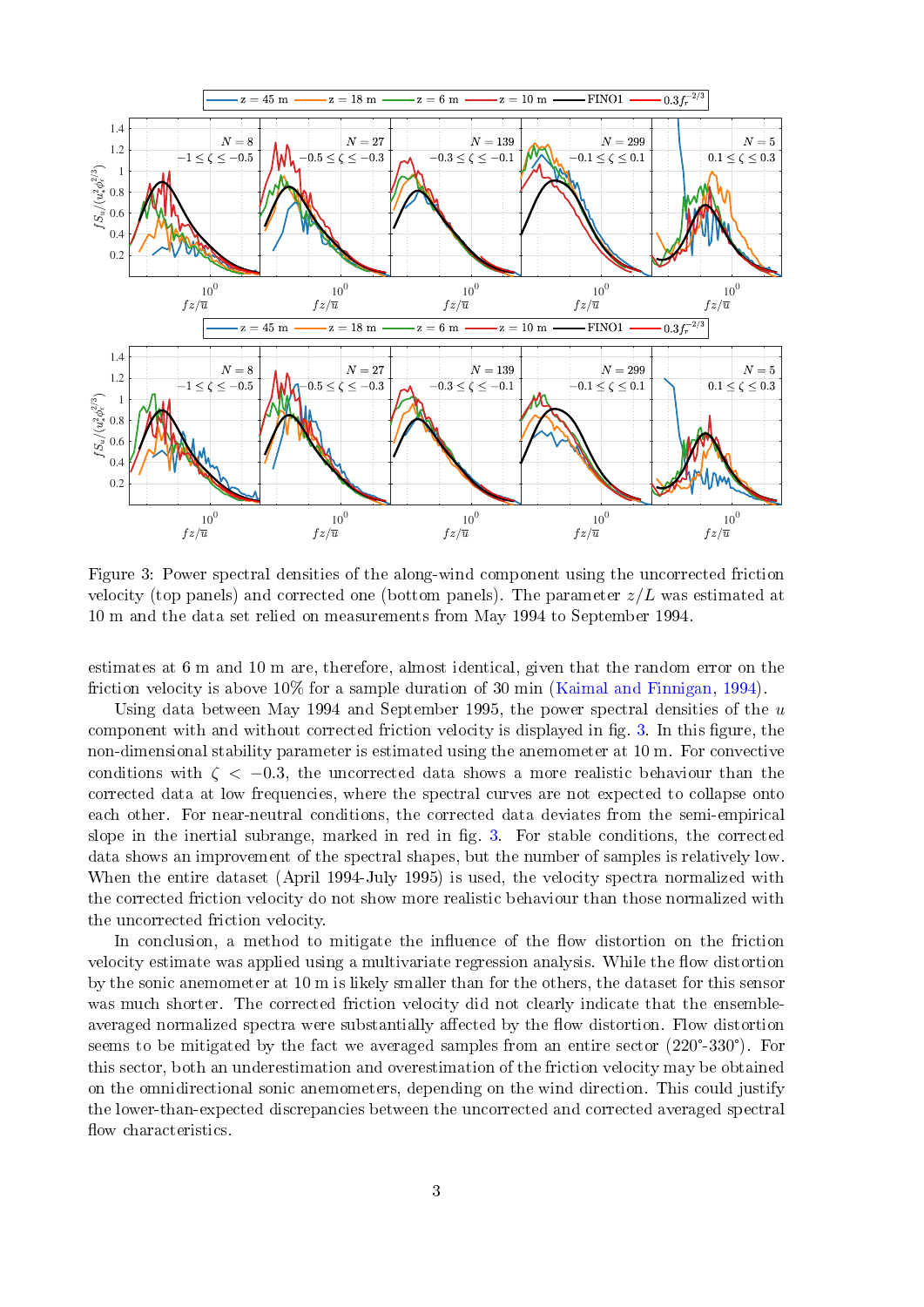## Tower flow distortion influence on  $\phi_m$

**Q 1.2** When calculating  $\phi_m$  with measurements from a tower like the one used in Vindeby, you

need to take into account the variation with height of the flow distortion caused by the tower (fig. 6 in [2]). There were anemometers on both sides of the mast which enabled modelling of the flow distortion and its influence on the wind profiles [2]. Furthermore it was shown that  $\phi_m$ varies with sea fetch [2], which was also not taken into account in the WES paper:



<span id="page-3-0"></span>Figure 4: Nondimensional profiles as a function of the stability.

Reply: In the manuscript, we focused on wind direction between <sup>220</sup>° and <sup>330</sup>° only, such that the fetch was uniform and at least 15 km. Therefore, the sonic anemometers were not affected by tower shadowing. Also, the choice of this sector implies that, for the heights from 6 m and 45 m above the surface, all the sensors are in the internal boundary layer representative of the sea surface. Therefore, the second comment is not applicable in our present study.

Finally, it should be reminded that a fundamental condition to calculate  $\phi_m$  is that there is no discontinuity in surface roughness, i.e. the measurement heights are in the same internal boundary layer. Otherwise,  $\phi_m$  becomes meaningless. In fig. [4,](#page-3-0) there is a clear indication that for the fetch of  $1.5 \text{ km}$ , the measurement heights are located in different internal boundary layers. In this regard,  $\phi_m$  does not satisfy MOST. Therefore, the statement from [Højstrup, J.](#page-5-1) [\(1999\)](#page-5-1) that  $\phi_m$  varies with sea fetch should be interpreted with caution since in this particular case,  $\phi_m$  is actually not applicable.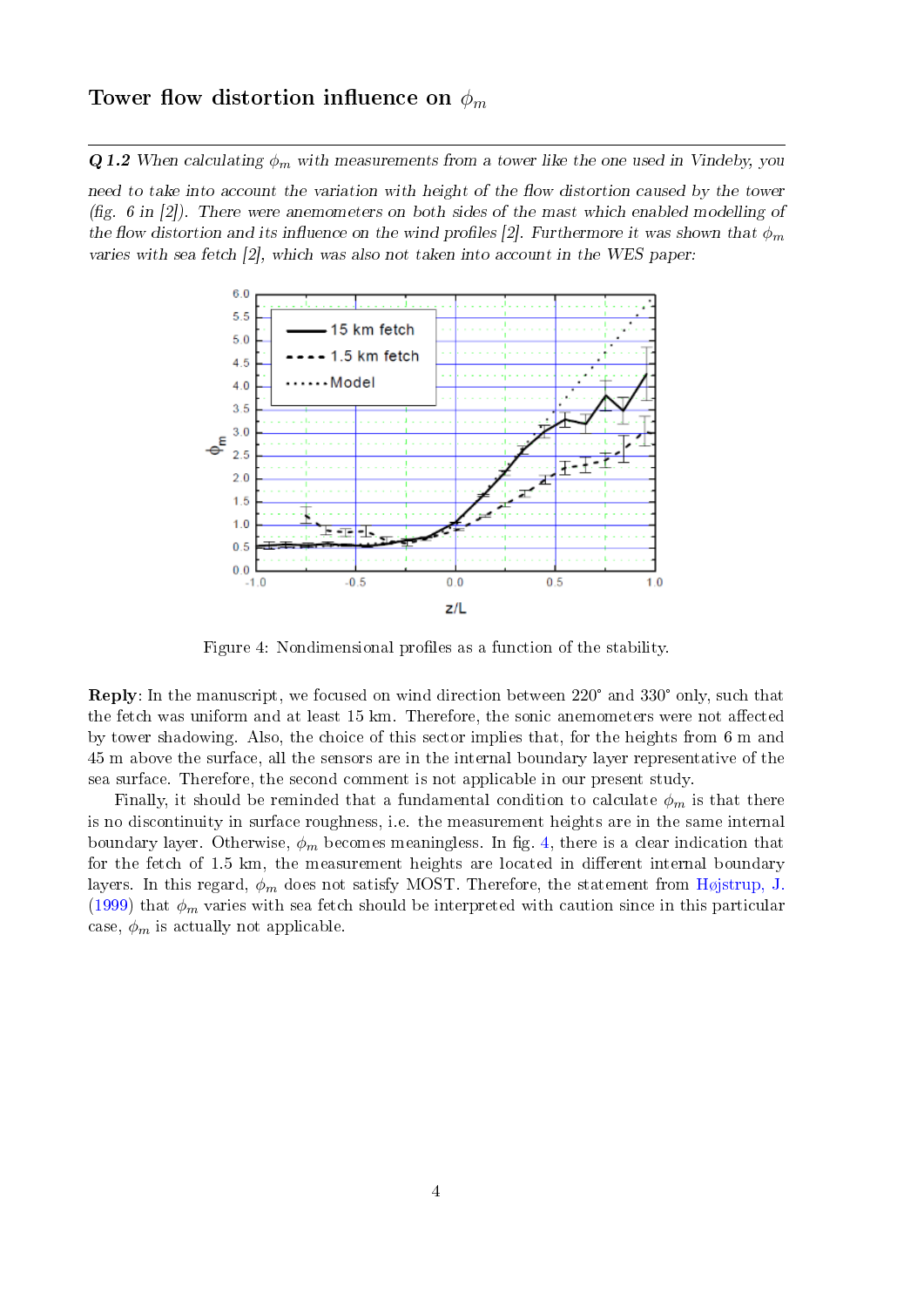Q 1.3 On page 9 the authors refer to a fairly crude method for removing spikes. Checking for

spikes using a much better method  $\beta$  was part of the QC routine and the data analysis – and of course, filtering out data with strong precipitation left data with very small amount of spiking (precipitation sensor on mast LM).

Reply: We thank Dr. Højstrup for the suggestion regarding his algorithm [\(Hojstrup,](#page-5-2) [1993\)](#page-5-2), but the conclusion that the despiking approach adopted in the present manuscript is too crude is overhasty. We have, therefore, completed the paragraph on page 9, which now reads as

"The time series were sometimes affected by the outliers. In the present case, outliers were identified using a moving median window based on 5 min window length. The same outlier detection algorithm was also used for the sea surface elevation data, but with a moving window of 180 s. The local median values were then used to compute the median absolute deviation (MAD), as recommended by [Leys et al.](#page-5-3)  $(2013)$ . Data located more than five MAD away from the median were replaced with NaNs. The generalised extreme Studentized deviate test [\(Rosner,](#page-5-4) [1983\)](#page-5-4) was also assessed to detect outliers but did not bring signicant improvements. When the number of NaNs in the time series was under 5%, they were replaced using a non-linear interpolation scheme based on the inpainting algorithm by  $D'$ Errico [\(2004\)](#page-5-5) with the "spring" method. A more adequate but slower approach using an autoregressive modelling [\(Akaike,](#page-5-6) [1969\)](#page-5-6) was also applied but yielded a similar conclusion and therefore was not used. Time series containing more than 5% of NaNs were dismissed. Although other spike detection and interpolation algorithms exist in the literature (e.g. [Hojstrup](#page-5-2) [\(1993\)](#page-5-2)), the approach adopted here was found to provide an adequate trade-off between computation time and accuracy."

We clarify under our statement regarding two aspects: (1) the spike detection, and (2) data removal and interpolation. We have evaluated multiple spikes detection algorithms, also called outlier detection algorithms. In particular, we have explored the use of the generalized extreme Studentized deviate test (GESD) as well as the moving median window technique. Both techniques performed equally well but the moving median filter was much faster. So it was adopted. The spike detection technique relies on the median absolute deviation (MAD), which is known to be superior to methods relying on the mean and variance of the time series [\(Leys et al.,](#page-5-3) [2013\)](#page-5-3). In this regard, the spike detection algorithm by [Hojstrup](#page-5-2) [\(1993\)](#page-5-2) may be criticized for not relying on the MAD.

When the percentage of detected outliers was under 5%, outliers were removed and interpolated values were used instead. We have explored two interpolation approaches. The first one relies on autoregressive modelling [\(Akaike,](#page-5-6) [1969\)](#page-5-6) which is similar to the approach by [Ho](#page-5-2)[jstrup](#page-5-2) [\(1993\)](#page-5-2), although the latter paper does not refer to [Akaike](#page-5-6) [\(1969\)](#page-5-6). Another approach was explored using the inpainting algorithm by [D'Errico](#page-5-5) [\(2004\)](#page-5-5). The latter was found to provide acceptable performance compared to the autoregressive model while being considerably faster. Velocity data heavily affected by precipitation are associated with the non-Gaussian distribution or time-variable characteristics which are filtered out in the stationary tests and study of the kurtosis and skewness of the velocity data.

In conclusion, our outlier and peak detection algorithms were compared with more robust and accurate but slower algorithms, which yielded similar results. The algorithm proposed by Dr. Højstrup [\(Hojstrup,](#page-5-2) [1993\)](#page-5-2) is interesting but is not fundamentally different or superior to those we have tried.